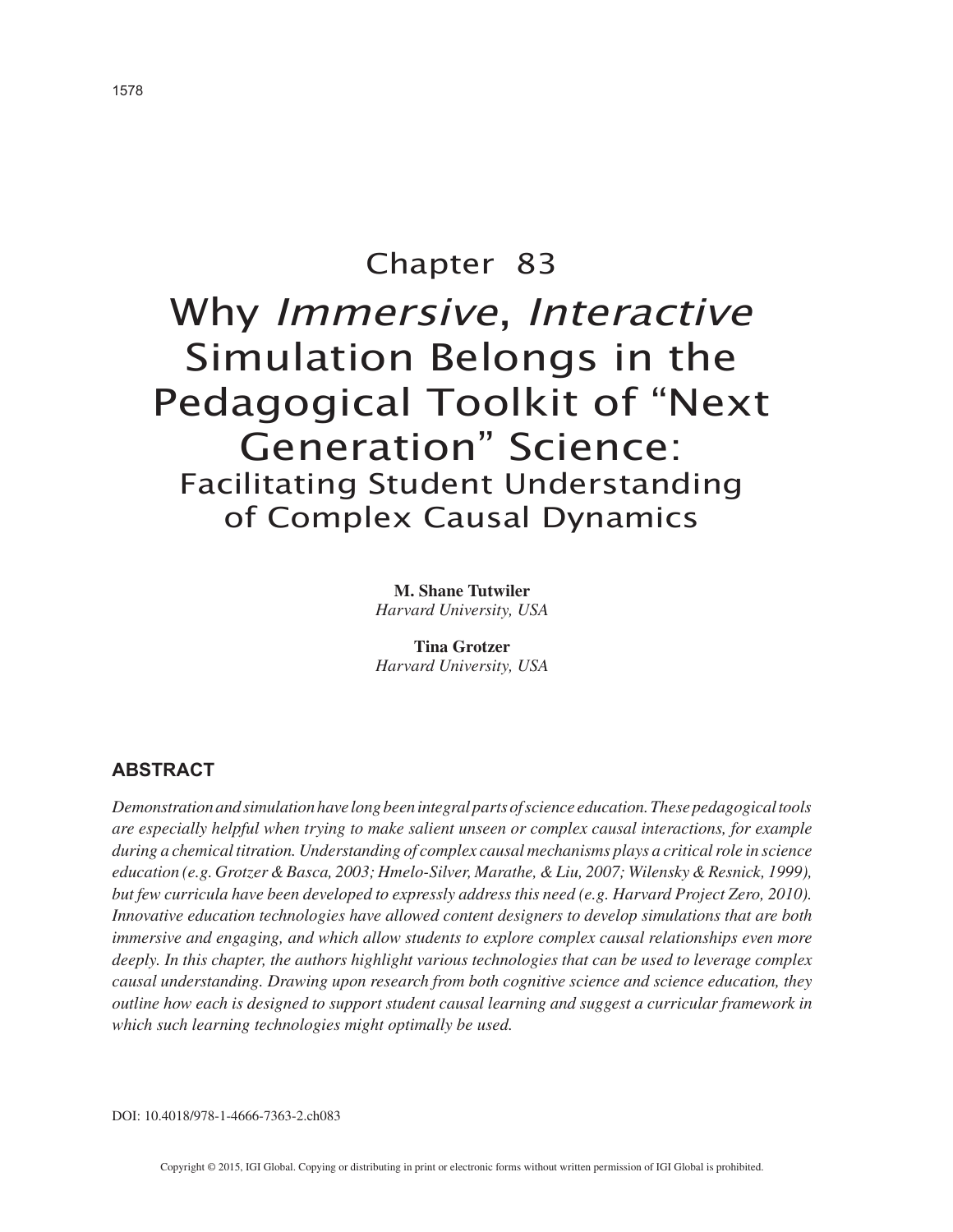## **INTRODUCTION**

*"I just don't think you're thinking about all of the possible factors" the young engineer sighed as she opened a new word processing documents to take note of what her colleague was saying. Inez and Omar, partners on a city-planning project for their local municipality, were carefully reviewing their proposed development plans. Using advanced simulation software, each had independently modeled the effect of increased industrialization on pollution levels over time, and then predicted how these events might lead to further changes in their town's economy and demographics. They didn't exactly agree on the projected outcomes.*

*"It's clear as day!" Omar replied. "There was a link between number of factories and crime in my ten-year model. You can't deny that! I can make predictions about future trends based on that." Shaking her head, Inez calmly replied "I just don't think it's that simple. You're saying it's a direct connection, when I don't think it is. Look, my model looked at one hundred years-worth of change, and crime values went up and down, even though the number of factories in the city was the same. I don't know…it's just not simple." In time, the two decided on a complex relationship relating industrialization to crime and population over time, and prepared their findings in a report to the city zoning board.*

*Later, the two were tasked with helping to gauge the impact of proposed construction in a small suburban community near the city. Residents wanted to build new houses and recreational areas such as a golf course near a popular pond. Using a sophisticated multi-user virtual environment to simulate the area, Inez and Omar, along with two other teammates, discovered a scenario in which many large fish in the pond all died in a short period of time due to an unknown cause. Dividing the work equally among the team, each member set out to collect data over time within* 

*the virtual environment. Comparing their notes and constantly revising their causal models, the team finally settled on a plausible scenario and advised the zoning board of possible hazards due to their planned construction.*

*When asked later to reflect upon these two project, Inez and Omar thought that they learned a lot, and that they helped them to think about problems as being more complex. They also said it was more fun than just sitting in class and listening to their teacher. Inez and Omar, you see, were eighth-grade students and had been using these simulations as part of problem-based lessons in their science class throughout the year.* 

The vignette above is an example of how science students can interact with virtual simulations in meaningful and contextual ways. In these examples, students worked both independently and together to collect, synthesize, and analyze data, as well as to develop and test hypotheses. Moreover, they took part in these endeavors in a curricular setting that embedded the simulations within meaningful and motivating contexts relevant to the subject matter and students. In this chapter, we outline research supporting this framing and give examples of commercial and research-driven technologies that can be used as such.

Demonstration and simulation have long been integral parts of science education. These pedagogical tools are especially helpful when trying to make salient unseen or complex interactions, for example during a chemical titration. Demonstrations allow the teacher to draw students' attention to variables that otherwise might be missed and to guide students towards the explanatory narratives of a concept. Simulations, for instance, Molecular Workbench<sup>1</sup> (Concord Consortium, 2004) or the PhET Simulations<sup>2</sup> (e.g. Wieman, Adams,  $\&$ Perkins, 2008), offer models of processes that cannot be directly observed—only inferred. These thoughtfully illustrated computer simulations are designed to illuminate particular processes such